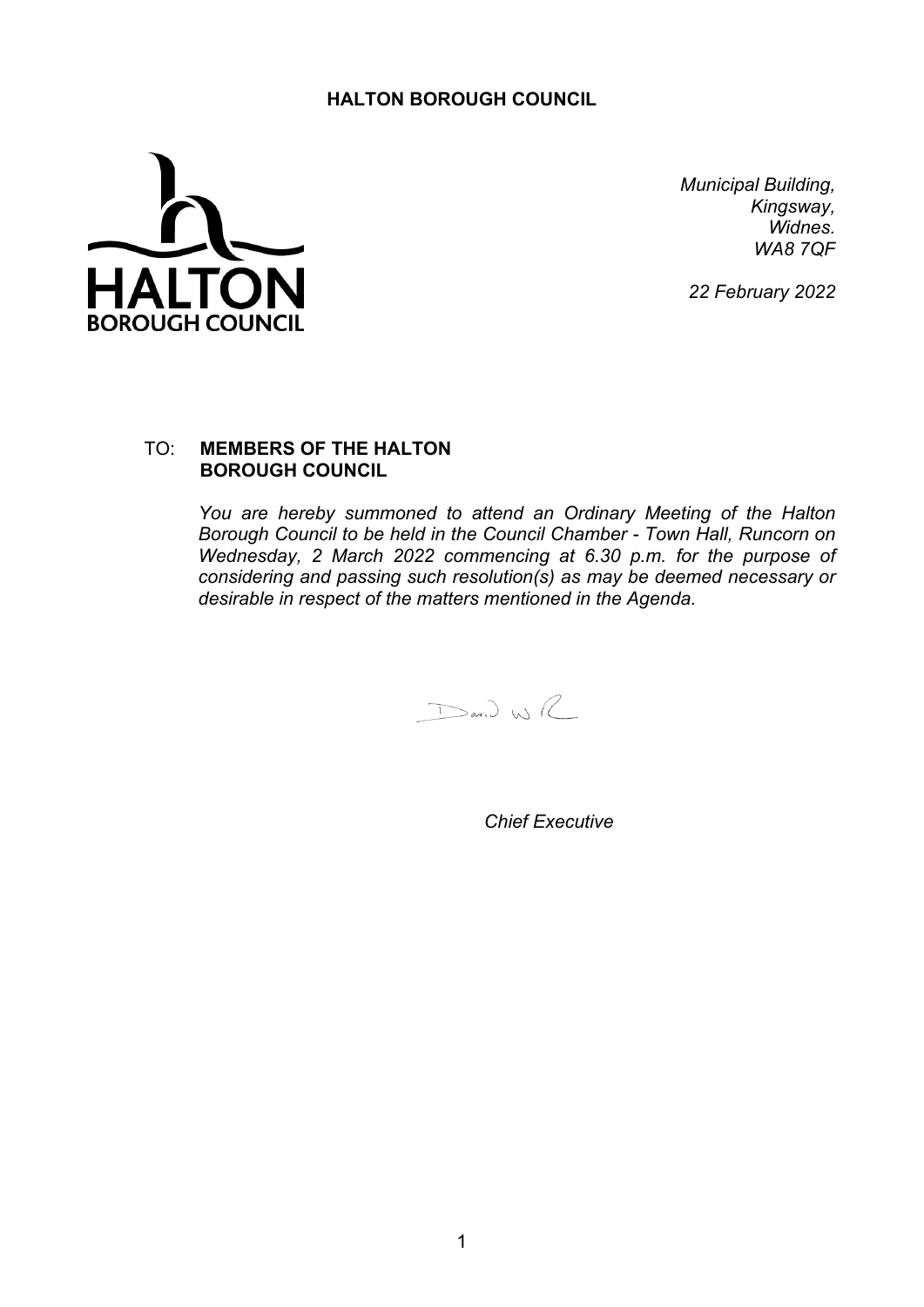## **-AGENDA-**

|               | Item No.<br>Page No.                                                  |                                  |          |  |  |
|---------------|-----------------------------------------------------------------------|----------------------------------|----------|--|--|
| $\mathbf 1$ . | <b>COUNCIL MINUTES</b>                                                | <b>SEE MINUTE</b>                |          |  |  |
| 2.            | <b>APOLOGIES FOR ABSENCE</b>                                          | <b>BOOK</b>                      |          |  |  |
| 3.            | THE MAYOR'S ANNOUNCEMENTS                                             |                                  |          |  |  |
| 4.            | <b>DECLARATIONS OF INTEREST</b>                                       |                                  |          |  |  |
| 5.            | <b>LEADER'S REPORT</b>                                                |                                  |          |  |  |
| 6.            | <b>MINUTES OF THE EXECUTIVE BOARD</b>                                 | <b>SEE MINUTE</b><br><b>BOOK</b> |          |  |  |
|               | a)                                                                    | 9 December 2021                  |          |  |  |
|               | b)                                                                    | 20 January 2022                  |          |  |  |
|               | $\mathsf{C}$                                                          | 17 February 2022                 |          |  |  |
| 7.            | <b>MINUTES OF THE HEALTH AND WELLBEING BOARD</b><br><b>SEE MINUTE</b> |                                  |          |  |  |
| 8.            | <b>BOOK</b><br><b>QUESTIONS ASKED UNDER STANDING ORDER 8</b>          |                                  |          |  |  |
| 9.            | <b>MATTERS REQUIRING A DECISION OF THE COUNCIL</b>                    |                                  |          |  |  |
|               | a)                                                                    | Budget 2022-23 (EXB68 refers)    | $1 - 28$ |  |  |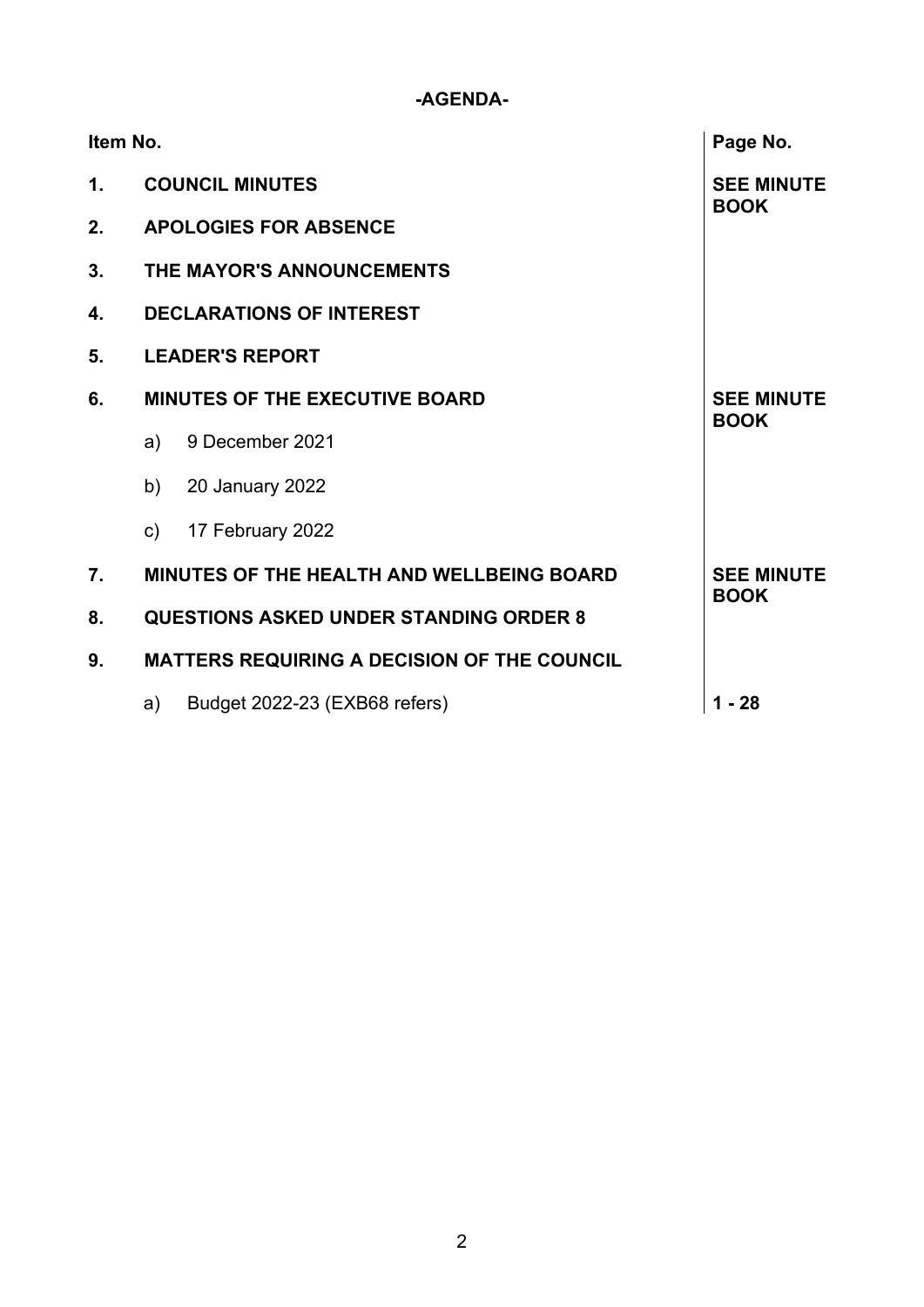Executive Board considered the attached report.

## RECOMMEDED: That

- 1) Council be recommended to adopt the resolution set out in Appendix A, which includes setting the budget at £113.891m, the Council Tax requirement of £57.174m (before Parish, Police, Fire and LCR Combined Authority precepts) and the Band D council Tax for Halton of £1,595.67;
- 2) the recommendations in the report relating to the setting of the 2022/23 budget, set out in Appendix B and Capital Programme set out in Appendix F, be supported and recommended to Full Council for approval, with the exception of the proposal contained therein in relation to the closure of Runcorn Swimming Pool;
- 3) the proposal to close Runcorn Swimming Pool be put on hold for a period, no longer than six months, to allow time to see if an alternative delivery model can be identified by giving the opportunity for a third party to come forward with a costed and sustainable business plan to take over the running of the baths. That opportunity would be widely advertised to attract potential interest;
- 4) any proposal must cover both the capital and revenue costs of running the pool in the future;
- 5) if no such proposal is submitted that meets the above criteria within that six month period then the closure of the pool would proceed at that point; and
- 6) the subsequent gap this causes in the budget currently recommended by officers be met by increasing the amount of reserves and balances being utilised to set a legal budget for 2022/23.
- b) Treasury Management Strategy Statement 2022-23 (EXB 69 refers) **29 - 52**

Executive Board considered the attached report.

RECOMMENDED: That Council be recommended to adopt the policies, strategies, statements, prudential and treasury indicators outlined in the report.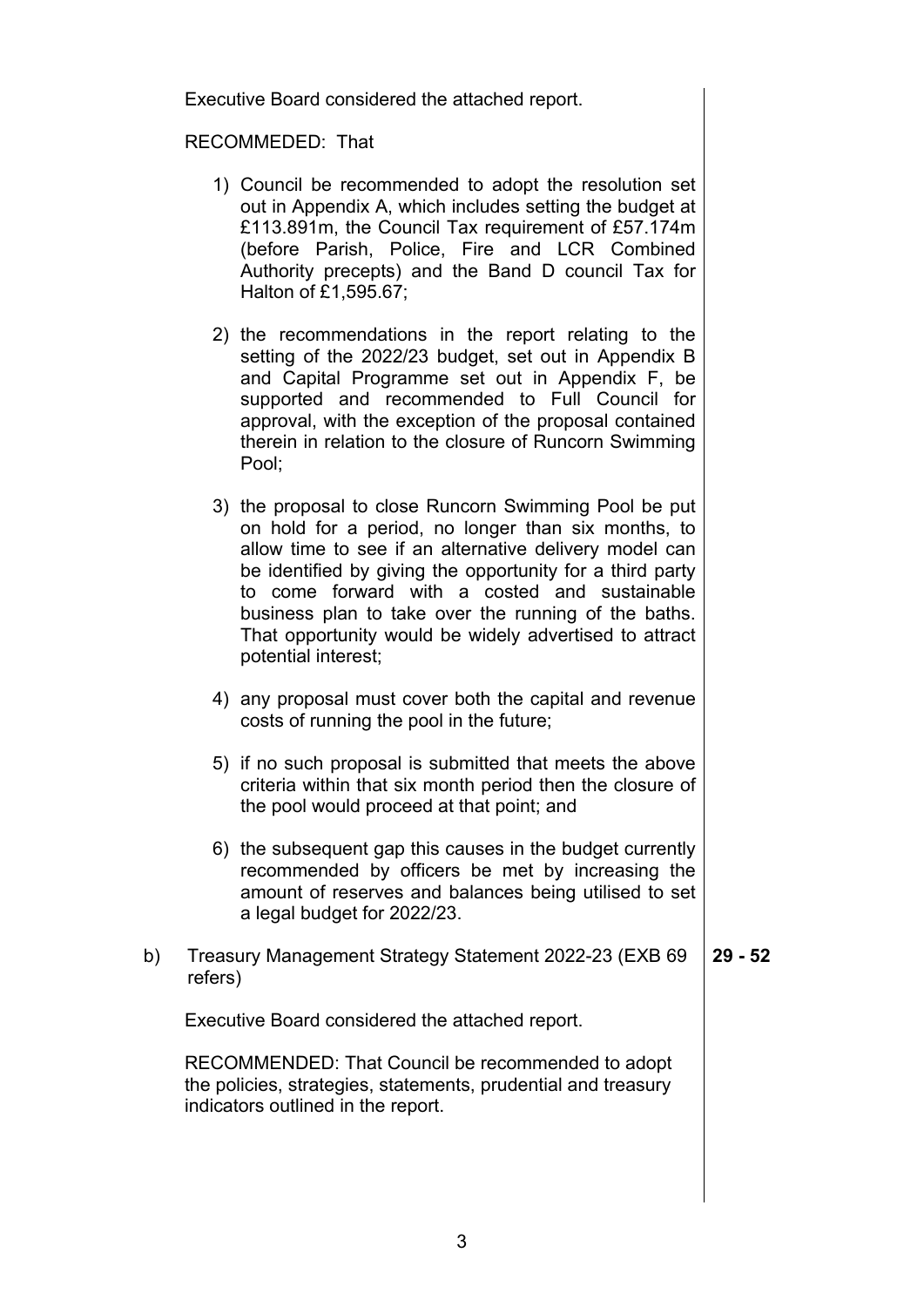| $\mathsf{C}$ | Capital Strategy 2022-23 (EXB 70 refers)                                                                                                                                                                                            |           |  |
|--------------|-------------------------------------------------------------------------------------------------------------------------------------------------------------------------------------------------------------------------------------|-----------|--|
|              | Executive Board considered the attached report.                                                                                                                                                                                     |           |  |
|              | RECOMMENDED: That Council be recommended to approve<br>the 2022/23 Capital Strategy, as presented in the Appendix.                                                                                                                  |           |  |
| d)           | 2021/22 Revised Capital Programme                                                                                                                                                                                                   | $69 - 78$ |  |
|              | RECOMMENDED: That the revisions to the Council's<br>2021/22 capital programme set out in paragraph 3.2 be<br>approved.                                                                                                              |           |  |
| e)           | Calendar of Meetings 2022-23 (EXB 71 refers)                                                                                                                                                                                        | 79 - 82   |  |
|              | Executive Board considered the attached report.                                                                                                                                                                                     |           |  |
|              | RECOMMENDED: That Council approve the Calendar of<br>Meetings for the 2022/32 Municipal Year, as appended.                                                                                                                          |           |  |
| f            | Adoption of the Halton Delivery and Allocations Local Plan<br>(DALP) including consequential deletion of specific Core<br>Strategy policies and the deletion of saved Unitary<br>Development Plan policies – (Appendix A to follow) | $83 - 88$ |  |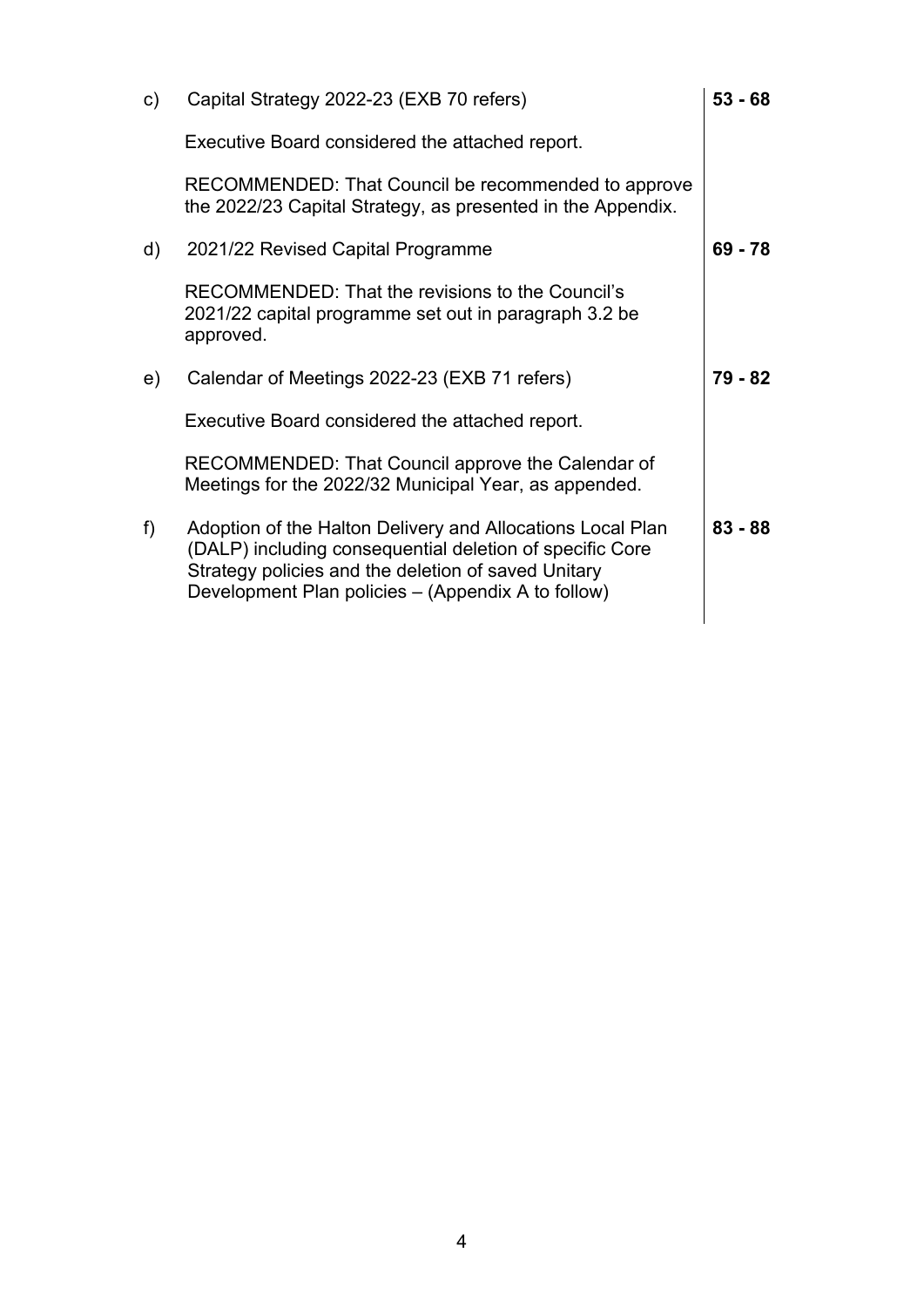RECOMMENDATION: That Council be recommended

to:

|     |    | 1) accept the findings of the Planning Inspector's report<br>into the soundness of the submitted Halton Delivery<br>and Allocations Local Plan including the Main<br>Modifications that are necessary for the document to<br>be sound (Appendix A);                                                                                                                                                                           |                                  |
|-----|----|-------------------------------------------------------------------------------------------------------------------------------------------------------------------------------------------------------------------------------------------------------------------------------------------------------------------------------------------------------------------------------------------------------------------------------|----------------------------------|
|     |    | 2) adopt the Halton Delivery and Allocations Local Plan<br>(Appendix B) and supporting Local Plan Policies Map<br>(Appendix C), including the Inspector's Main<br>Modifications and Council's Minor Changes as part of<br>the Development Plan for Halton, to be used for<br>development management purposes;                                                                                                                 |                                  |
|     |    | 3) authorise the Operational Director for Policy, Planning<br>and Transportation in consultation with the Portfolio<br>Holder, to make final editorial amendments to the<br>Halton Delivery and Allocations Local Plan prior to final<br>publication. These amendments will be restricted to<br>correcting minor errors and formatting text and shall<br>not alter the meaning of the Delivery and Allocations<br>Local Plan; |                                  |
|     |    | 4) note that a number of saved policies in the Core<br>Strategy (as listed in Appendix C of the DALP) will be<br>deleted and replaced by policies in the Delivery and<br>Allocations Local Plan, and the saved polices of the<br>Halton Unitary Development Plan will be deleted; and                                                                                                                                         |                                  |
|     |    | 5) withdraw the following Supplementary Planning<br>Documents:                                                                                                                                                                                                                                                                                                                                                                |                                  |
|     |    | Affordable Housing SPD                                                                                                                                                                                                                                                                                                                                                                                                        |                                  |
|     | g) | Members' Allowance Scheme - Tri-annual Review                                                                                                                                                                                                                                                                                                                                                                                 | $89 - 100$                       |
|     |    | <b>RECOMMENDED: That Council consider the</b>                                                                                                                                                                                                                                                                                                                                                                                 |                                  |
|     |    | 1) recommendations of the Independent Members'<br>Allowances Panel as set out in Paragraph 6 of this<br>report; and                                                                                                                                                                                                                                                                                                           |                                  |
|     |    | 2) having regard to the Panel's recommendations,<br>determine the Members' Allowance Scheme to be<br>effective from April 2022 for a 3 year period.                                                                                                                                                                                                                                                                           |                                  |
| 10. |    | MINUTES OF THE POLICY AND PERFORMANCE BOARDS<br>AND THE AUDIT AND GOVERNANCE BOARD                                                                                                                                                                                                                                                                                                                                            | <b>SEE MINUTE</b><br><b>BOOK</b> |
|     | a) | Children, Young People and Families                                                                                                                                                                                                                                                                                                                                                                                           |                                  |

a) Children, Young People and Families